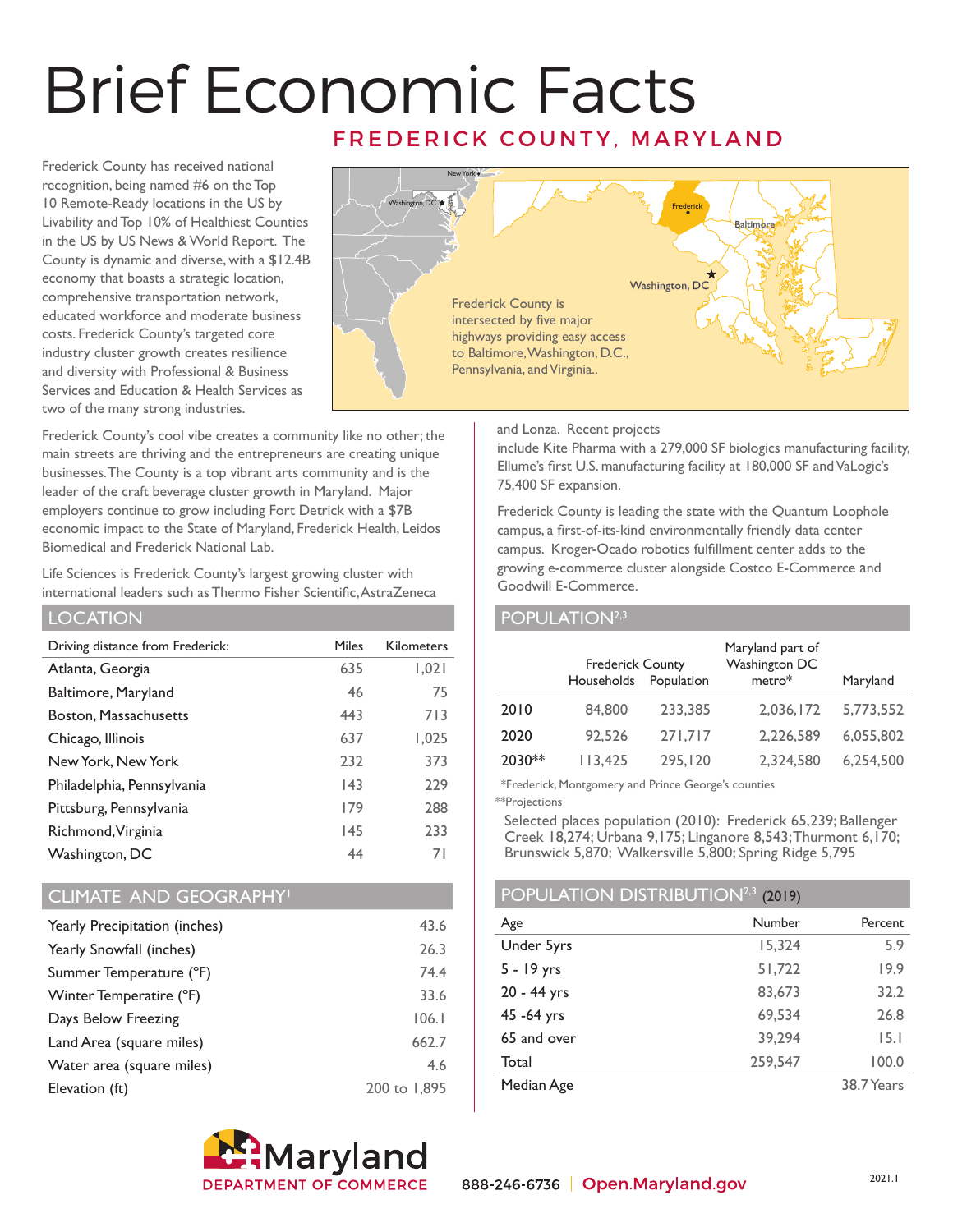# Brief Economic Facts FREDERICK COUNTY, MARYLAND

| LABOR AVAILABILITY <sup>3,4,5</sup><br>(BY PLACE OF RESIDENCE) |                  |                        |  |
|----------------------------------------------------------------|------------------|------------------------|--|
| Civilian Labor Force (2019 avg.)                               | County           | Labor Mkt.<br>Area $*$ |  |
| Total civilian labor force                                     | 135,761          | 776,886                |  |
| Employment                                                     | 131,453          | 753,110                |  |
| Unemployment                                                   | 4.308            | 23.776                 |  |
| Unemployment rate                                              | 3.17%            | 3.06%                  |  |
|                                                                |                  |                        |  |
| Residents commuting outside the county<br>to work (2015-2019)  | Number<br>55,637 | Percent<br>42.0%       |  |
| Employment in selected occupations (2015-2019)                 |                  |                        |  |
| Management, business, science and arts                         | 63587            | 47.4                   |  |
| Service                                                        | 21732            | 16.2                   |  |
| Sales and office                                               | 27098            | 20.2                   |  |

\*Frederick, Montgomery and Washington counties.

# MAJOR EMPLOYERS6,7 (2020-2021)

| Employer                                              | Product/Service                                        | Employment |
|-------------------------------------------------------|--------------------------------------------------------|------------|
| Fort Detrick*                                         | Military Installation                                  | 10,200     |
| <b>Frederick Health</b>                               | Medical services                                       | 3.300      |
| Leidos Biomedical Research/<br>Frederick National Lab | Medical research                                       | 2,334      |
| Frederick Comm. College                               | Higher education                                       | 1,286      |
| Wells Fargo Home Mortg.                               | Mortgage services                                      | 1.175      |
| Thermo Fisher Scientific                              | <b>Biological products</b>                             | 950        |
| Costco Wholesale                                      | Distribution and retailing                             | 751        |
| AstraZeneca                                           | <b>Biopharmaceuticals</b>                              | 700        |
| Mount St. Mary's University                           | Higher education                                       | 685        |
| NVR, Inc.                                             | Home building and<br>Mortgage Banking                  | 630        |
| Legal & General America                               | HO / Life insurance<br>(HQ)                            | 586        |
| Stulz Air Technology Systs.                           | Air conditioning systems                               | 520        |
| $L_{\Omega}$ nza                                      | Biological products                                    | 464        |
| <b>Way Station</b>                                    | Healthcare services                                    | 409        |
| Goodwill of Central and<br>Northern Arizona           | eCommerce, Retail, and<br><b>Workforce Development</b> | 400        |
| National Emergency Training<br>Centers*++             | <b>Federal Government</b>                              | 400        |
| Plamondon Companies                                   | Hotels, restaurants mgmt.                              | 390        |
| Music & Arts                                          | HO / Music instruction                                 | 395        |

Excludes post offices,state and local governments, national retail and national foodservice; includes higher education

 \*Employee counts for federal and military facilities exclude contractors to the extent possible; embedded contractors may be included

+Includes employees at Frederick National Lab

++Includes U.S. Fire Academy, FEMA and other tenants

### EMPLOYMENT4 (2020)

|                                         | Estab- | Annual               |        | Avg. Wkly. |
|-----------------------------------------|--------|----------------------|--------|------------|
| Industry                                |        | lishments Avg. Empl. | Empl.% | Wage       |
| <b>Federal Government</b>               | 57     | 3,781                | 3.89   | \$1,939    |
| <b>State Government</b>                 | 12     | 1,215                | 1.25   | 1,059      |
| <b>Local Government</b>                 | 89     | 10, 102              | 10.39  | 1,188      |
| <b>Private Sector</b>                   | 6,436  | 82, 114              | 84.47  | 1,072      |
| Natural resources and<br>mining         | 59     | 653                  | 0.67   | 733        |
| Construction                            | 922    | 9,964                | 10.25  | 1,311      |
| Manufacturing                           | 193    | 5.219                | 5.37   | 1,227      |
| Trade, Transportation,<br>and utilities | 1,120  | 17,720               | 18.23  | 858        |
| Information                             | 67     | 902                  | 0.93   | 1,547      |
| <b>Financial activities</b>             | 637    | 4,832                | 4.97   | 1,775      |
| Professional and<br>business services   | 1,466  | 15,034               | 15.47  | 1,454      |
| Education and health<br>services        | 792    | 14,631               | 15.05  | 957        |
| Leisure and hospitality                 | 607    | 9,417                | 9.69   | 417        |
| Other Services                          | 566    | 3,738                | 3.85   | 825        |
| Total                                   | 6,595  | 97,212               | 100.00 | I, I I 7   |

Includes civilian employment only

# HOURLY WAGE RATES<sup>4</sup> (2020)

| Selected Occupations                | Median  | Entry   | <b>Skilled</b> |
|-------------------------------------|---------|---------|----------------|
| Accountants                         | \$34.14 | \$19.81 | \$43.17        |
| Biochemist and biophysicists        | \$37.47 | \$33.27 | \$39.11        |
| Biological technicians              | \$33.68 | \$23.95 | \$38.34        |
| Bookkeeping/accounting clerks       | \$21.45 | \$14.95 | \$24.80        |
| Computer hardware engineers         | \$38.46 | \$34.36 | \$52.71        |
| Computer systems analysts           | \$46.23 | \$33.28 | \$53.51        |
| Computer user support specialists   | \$21.34 | \$14.77 | \$25.85        |
| Customer service represenatives     | \$19.46 | \$13.38 | \$24.96        |
| Electrical engineers                | \$51.25 | \$34.64 | \$64.87        |
| Electronics engineering technicians | \$50.18 | \$41.34 | \$54.97        |
| Freight, stock and material movers  | \$13.70 | \$11.68 | \$17.00        |
| Industrial truck operators          | \$19.28 | \$16.28 | \$22.63        |
| Information security analyst        | \$43.76 | \$27.51 | \$58.32        |
| Inspectors, testers, sorters        | \$22.67 | \$14.37 | \$29.66        |
| <b>Machinists</b>                   | \$25.21 | \$14.77 | \$29.41        |
| Maintenance workers, machinery      | \$25.26 | \$21.63 | \$28.99        |
| <b>Mechanical Engineers</b>         | \$44.04 | \$32.72 | \$51.85        |
| Network support specialists         | \$31.80 | \$20.90 | \$38.07        |
| Packaging/filling machine operators | \$18.33 | \$14.52 | \$22.94        |
| Packers and packagers hand          | \$14.44 | \$12.46 | \$17.07        |
| Secretaries                         | \$21.19 | \$15.45 | \$25.12        |
| Shipping/receiving clerks           | \$14.83 | \$12.72 | \$17.90        |
| Stock clerks and order fillers      | \$12.73 | \$11.46 | \$14.76        |
| Team assemblers                     | \$17.73 | \$13.61 | \$21.45        |

Wages are an estimate of what workers might expect to receive in Frederick County and may vary by industry, employer and locality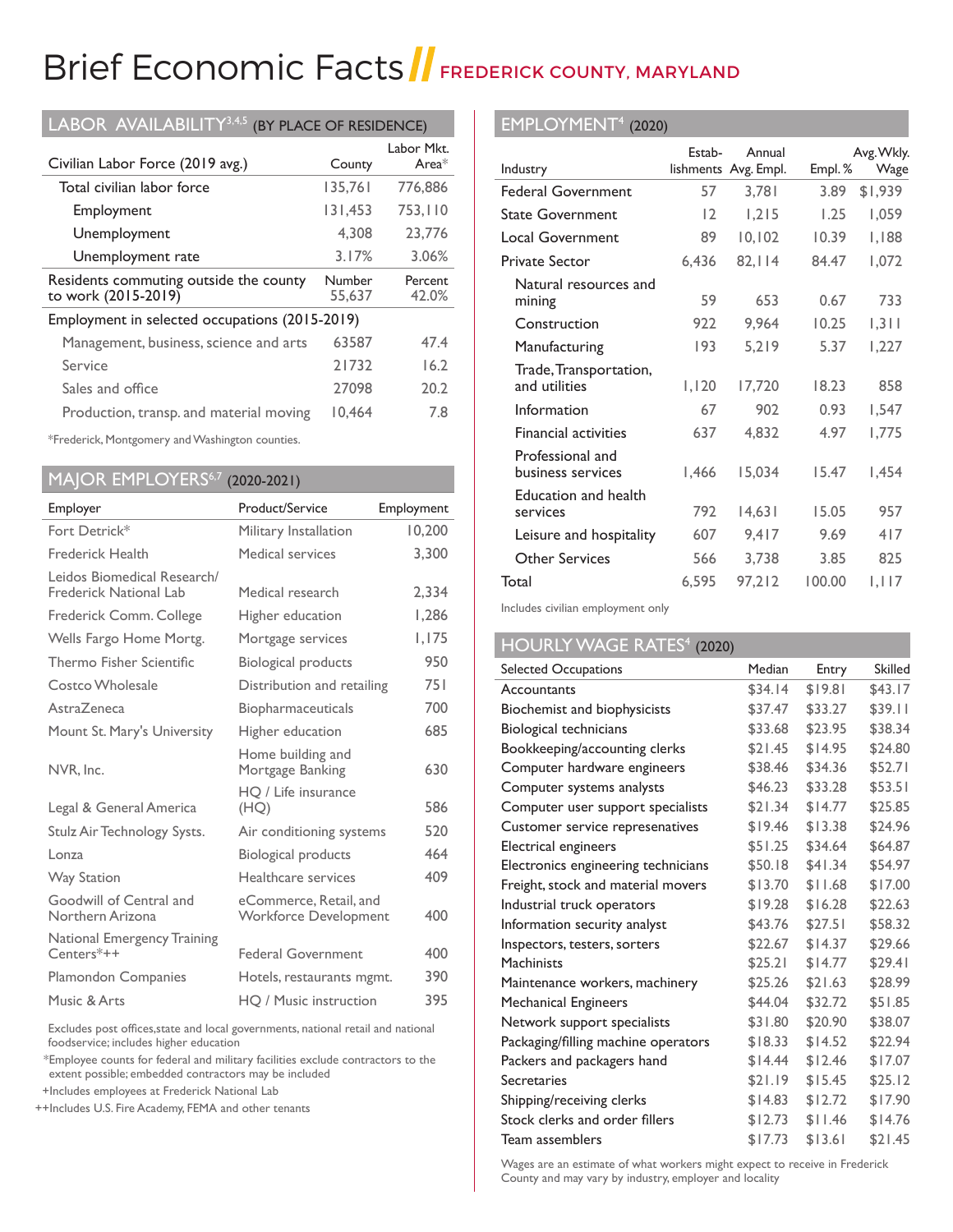# Brief Economic Facts FREDERICK COUNTY, MARYLAND

| SCHOOLS AND COLLEGES <sup>3,8</sup>                                  |            |         |  |
|----------------------------------------------------------------------|------------|---------|--|
| Educational Attainment - age 25 & over (2015-2019)                   |            |         |  |
| High school graduate or higher                                       |            | 92.51%  |  |
| Bachelor's degree or higher                                          |            | 41.40%  |  |
| <b>Public Schools</b>                                                |            |         |  |
| 38 elementary; 13 middle/comb.; 10 high; career/tech 1,<br>charter 3 |            |         |  |
| Enrollment: 43,221                                                   |            |         |  |
| Cost per pupil: \$12,556                                             |            |         |  |
| Students per teacher: 16                                             |            |         |  |
| High school career / tech enrollment: 5,717                          |            |         |  |
| High school graduates: 2,966                                         |            |         |  |
| Nonpublic Schools Number: 54                                         |            |         |  |
| Higher Education (2019)                                              | Enrollment | Degrees |  |
| 2-year institution                                                   |            |         |  |
| <b>Frederick Community College</b>                                   | 5,729      | 1,022   |  |
| 4-year institutions                                                  |            |         |  |
| Hood College                                                         | 2,039      | 488     |  |
| Mount St. Mary's University                                          | 2,562      | 597     |  |

Several major universities are within an easy commute of the county.

The Frederick Center for Research and Education in Science and Technology is a regional higher education center offering masters degrees in conjunction with the University of Maryland, College Park..

| <b>TAX RATES<sup>9</sup></b>                                                                                                                                                                                                                                                                                         |           |                 |  |
|----------------------------------------------------------------------------------------------------------------------------------------------------------------------------------------------------------------------------------------------------------------------------------------------------------------------|-----------|-----------------|--|
|                                                                                                                                                                                                                                                                                                                      | Frederick |                 |  |
|                                                                                                                                                                                                                                                                                                                      | County    | Maryland        |  |
| Corporate Income Tax (2020)                                                                                                                                                                                                                                                                                          | none      | 8.25%           |  |
| Base - federal taxable income                                                                                                                                                                                                                                                                                        |           |                 |  |
| Personal Income Tax (2021)                                                                                                                                                                                                                                                                                           |           | 2.96% 2.0-5.75% |  |
| Base - federal adjusted gross income<br>*Graduated rate peaking at 5.75% on taxable income over \$300,000                                                                                                                                                                                                            |           |                 |  |
| Sales & Use Tax (2021)                                                                                                                                                                                                                                                                                               | none      | 6.0%            |  |
| Exempt – sales for resale; manufacturer's purchase of raw materials;<br>manufacturing machinery and equipment; purchases of materials and<br>equipment used in R&D and testing of finished products; purchases of<br>computer programs for reproduction or incorporation into another<br>computer program for resale |           |                 |  |
| Real Property Tax (FY 21)                                                                                                                                                                                                                                                                                            | \$1.06    | \$0.1120        |  |
| Effective rate per \$100 of assessed value<br>Iln an incorporated area, a municipal rate will also apply                                                                                                                                                                                                             |           |                 |  |
|                                                                                                                                                                                                                                                                                                                      |           |                 |  |
| Business Personal Prop. Tax (FY 21)                                                                                                                                                                                                                                                                                  | none      | none            |  |
| Rate per \$100 of depreciated value                                                                                                                                                                                                                                                                                  |           |                 |  |
| No county personal property tax on ordinary business property \$2.65/\$100<br>applicable to utility operating property only In an incorporated area, a<br>municipal rate may apply; municipal exemptions may be available exemptions<br>may be available                                                             |           |                 |  |
| Major Tax Credits Available                                                                                                                                                                                                                                                                                          |           |                 |  |
| Enterprise Zone, Job Creation, More Jobs for Marylanders, R&D, New Jobs,<br>Biotechnology and Cybersecurity Investment, A&E District                                                                                                                                                                                 |           |                 |  |

#### INCOME<sup>3</sup> (2015-2019)

|                         | <b>Percent Households</b> |           |              |
|-------------------------|---------------------------|-----------|--------------|
| <b>Distribution</b>     | Frederick Co.             | Maryland  | U.S.         |
| Under \$25,000          | 9.40                      | 13.10     | 19.20        |
| \$25,000 - \$49,999     | 14.20                     | 17.00     | 21.20        |
| \$50,000 - \$74,999     | 14.70                     | 15.30     | 17.20        |
| \$75,000 - \$99,999     | 12.80                     | 13.20     | 12.70        |
| $$100,000 - $149,999$   | 22.30                     | 19.00     | 15.10        |
| $$150,000 - $199,999$   | 13.30                     | 10.50     | 6.80         |
| \$200,000 and over      | 13.20                     | 12.70     | 7.70         |
| Median household        | \$97,730                  | \$84,805  | \$62,843     |
| Average household       | \$116,796                 | \$111,417 | \$88,607     |
| Per Capita              | \$43,582                  | \$42,122  | \$34,103     |
| Total income (millions) | \$10,957                  | \$245,697 | \$10,699,831 |

#### HOUSING<sup>3,10</sup>

#### Occupied Units (2015-2019) 92,526 (75.20% owner occupied)

#### Housing Transactions

| Units Sold           | 5.548     |
|----------------------|-----------|
| Median Selling Price | \$381,851 |

\*All multiple listed properties excludes auctions and FSBO

# **BUSINESS AND INDUSTRIAL PROPERTY<sup>6</sup>**

Frederick County offers upscale research and development, technology, office and advanced manufacturing campuses with in-place amenities. Over 30 industrial and office parks have available sites with easy access to a vast transportation network, and access to 1/3 of the state's population within an hour's drive.

Frederick County Office of Economic Development (OED) maintains a current inventory of available office, flex, industrial, retail and land opportunities for businesses looking to start, locate, expand, or share space. OED utilizes Costar, a database of available sites and analytical data to assist companies in determining the best location.

With 5 designated Opportunity Zones, 2 Enterprise Zones, and a business incubator, businesses are taking advantage of the resources and the strategic location Frederick County has to offer.

#### Business Incubator

Frederick Innovative Technology Center, Inc. (FITCI), Frederick

| Market Profile Data (2021)       | Low      | High        | Average   |
|----------------------------------|----------|-------------|-----------|
| $Land - cost per acre$           |          |             |           |
| Industrial                       | \$76,887 | \$719,665   | \$376,763 |
| Commercial                       | \$58,158 | \$5,414,364 | \$753,477 |
| Rental Rates $-$ per square foot |          |             |           |
| Warehouse / Industrial           | \$8.00   | \$13.70     | \$9.79    |
| Flex / R&D / Technology          | \$7.00   | \$19.00     | \$11.62   |
| Class A Office                   | \$10.00  | \$25.00     | \$20.57   |